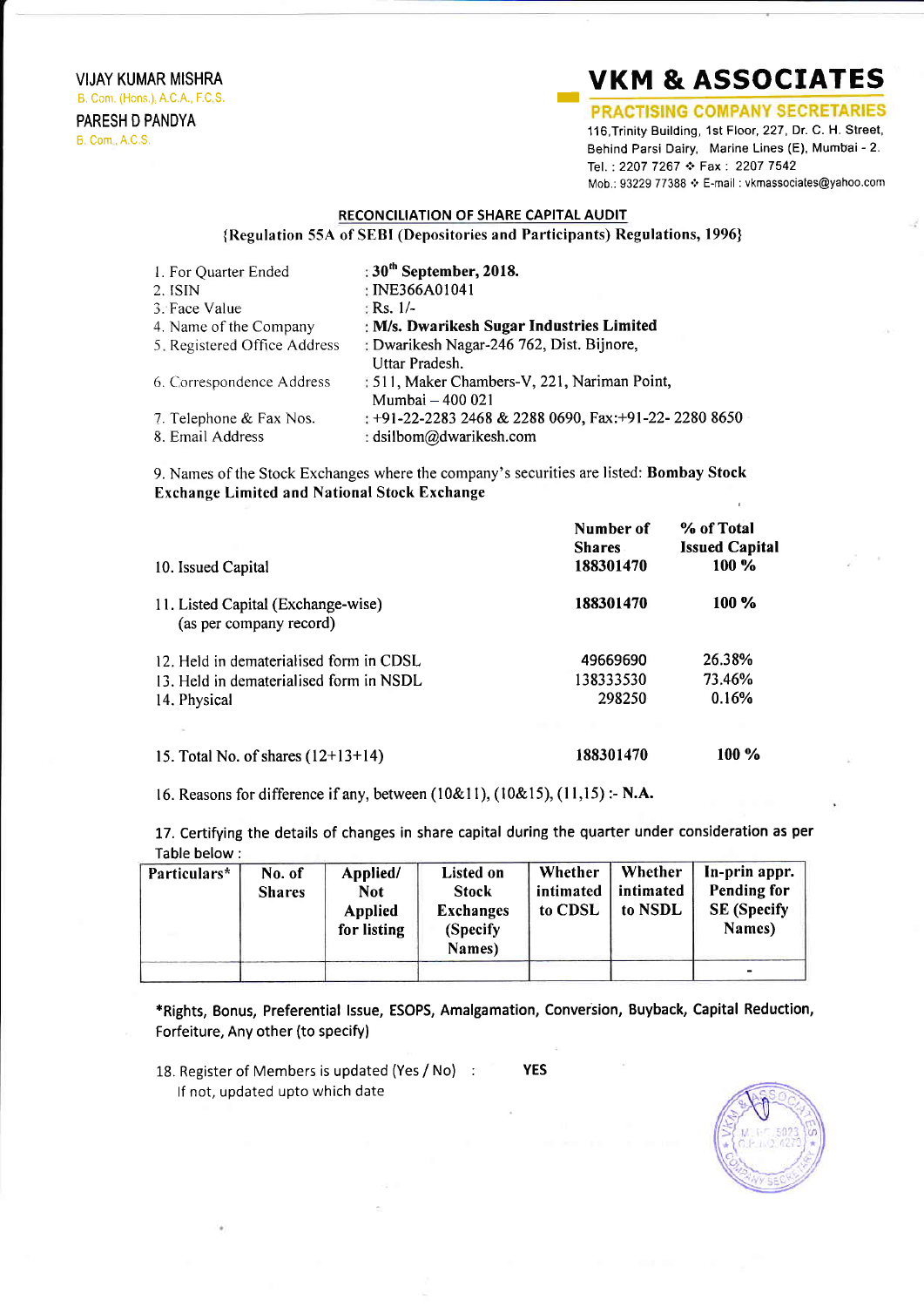19. Reference of previous quarter with regards to excess dematerialized shares, if any. N.A.

20. Has the company resolved the matter mentioned in point no. 19 above in the current quarter? If not reason why? N.A.

21. The total no. of request, if any, confirmed after 21 days and the total no. of requests pending beyond **21** days with the reason for delay:

| Total No. of demat requests   | No.<br>requests |  | of   No. of shares | Reasons for delay |  |
|-------------------------------|-----------------|--|--------------------|-------------------|--|
| Confirmed after 21 days       |                 |  |                    |                   |  |
| pending for more than 21 days | $-$             |  | $-$                |                   |  |

22. Name, Telephone & Fax No. of the Compliance Officer of the Co. :

Name: Mr. B. J. Maheshwari Designation: MD & CS cum CCO Membership No.:2234 Telephone No: +9L-22-2283 2458 Fax No:  $+91-22-22808650$ Email Id:bimaheshwari@dwarikesh.com

23. Name, Address, Tel. & Fax No., Regn. No. of the Auditor:

## CA/CS: Company Secretary

Name of Certifying Auditor: Vijay Kumar Mishra Address: 116, Trinity Co-op. Hsg. Soc., 227,Dr. C.H. Street, Marine Lines (East), Mumbai- 400 002 Contact No :+91-22-2207 7267 Fax No: +91-22-2207 7542 Membership No: F-5023 Firm Registration number of audit firm: Name of firm: VKM & Associates COP No:4279